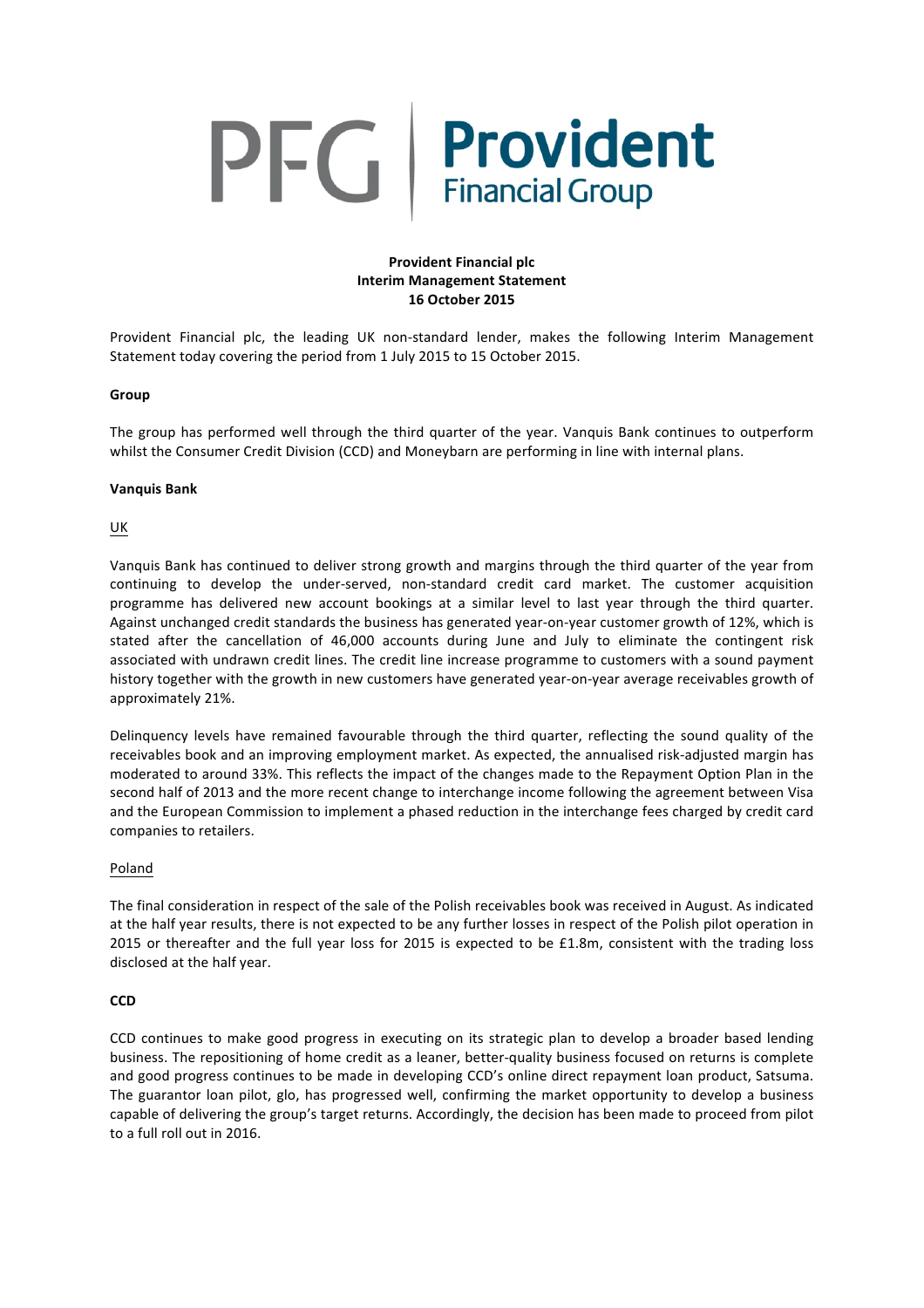Demand and customer confidence within home credit continue to show modest improvement. Household incomes and the cost of living for home credit customers both remain stable. CCD customer numbers showed a year-on-year reduction of 15% to approximately 1 million with over half of the reduction due to the sale of delinquent low value customer balances to third party debt purchase companies. The remaining reduction relates to the tighter credit standards introduced as part of the repositioning of the business in September 2013 which has continued to curtail the recruitment of more marginal customers and drive up the quality of the receivables book. With the repositioning of the home credit business complete, the rate of shrinkage in the CCD receivables book is moderating and showed a year on year decrease of 14% at September versus 18.0% at the half year and 20.5% at the start of the year.

The revenue yield remains strong due to the shift in mix towards shorter term, lower-risk, higher-yielding lending. Together with the marked improvement in the quality of the home credit receivables book and the successful implementation of standardised arrears and collections processes assisted by the roll-out of technology, this has resulted in CCD's annualised risk-adjusted margin increasing to approximately 80% at September 2015, up from 65% at September 2014 and 78% at June 2015. As expected, the rate of improvement in the annualised risk-adjusted margin is now moderating as the benefits of the repositioning of the home credit business are now substantially embedded within the receivables book.

## Satsuma

Satsuma has continued to make good progress during the third quarter of the year. As expected, the market dislocation caused by the impact of regulation on payday lenders, together with the more exacting standards required of consumer credit firms as they transition to the Financial Conduct Authority (FCA), provides an attractive opportunity to develop Satsuma as a sustainable business with a leading market position capable of delivering the group's target returns.

Demand for Satsuma's weekly product proposition is strong and new business volumes during the third quarter were approximately three times higher than last year. The increase in volumes has been achieved despite a reduction in the conversion rate from around 20% in June to around 15% in September as the business continues to develop and refine its underwriting standards.

Management continues to adopt a measured approach to growth whilst maintaining a strong focus on developing the IT infrastructure, management team, and governance and control processes to support the medium-term growth of the business as well as underpinning high customer service levels and positive customer outcomes. The collections capability continues to be developed using Vanquis Bank's Centre of Excellence in Chatham.

As at 30 September 2015, Satsuma had 53,000 customers (June 2015: 45,000) and a receivables book of £13.8m (June 2015: £11.6m).

The level of investment in Satsuma for 2015 as a whole is expected to be at a similar level to 2014 and Satsuma is on track to break even on a monthly basis by the end of the year and produce a profit contribution in 2016.

# Glo

Glo is CCD's guarantor loan product which was launched as a pilot in 2014 to test whether a proposition capable of delivering the group's target returns could be developed. The guarantor loans proposition is distinct from home credit and Satsuma, comprising longer, larger loans of between £1,000 and £7,000 repayable over a period of between one and five years. The loan is typically guaranteed by a family member or friend with a sound credit record who supports the customer if their circumstances change.

The pilot of glo has successfully demonstrated that there is strong demand for longer, larger loans in an underserved area of the non-standard market. More crucially, CCD has been able to develop an effective and sustainable customer journey to ensure that customers receive the same high level of personal service that the group deploys in all of its offerings. This includes robust affordability checks on both the borrower and the guarantor and a very customer-centric approach to forbearance should the borrower get into financial difficulty.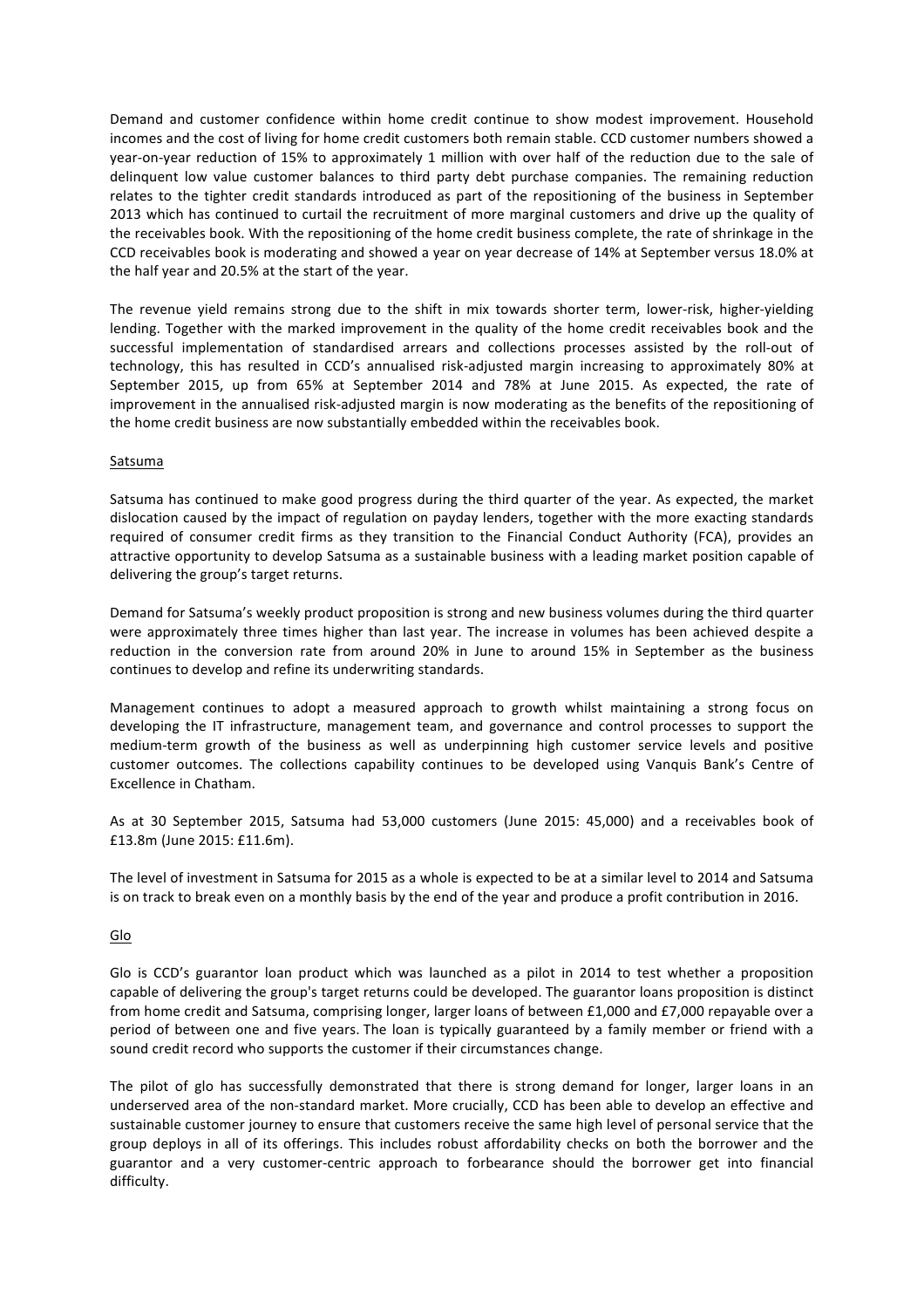The pilot has produced a high degree of confidence that glo's guarantor loans proposition is matched to an attractive market opportunity capable of delivering the group's target returns. Accordingly, glo will now proceed from pilot to a full roll-out in 2016.

#### **Moneybarn**

Moneybarn has enjoyed strong new business volumes during the third quarter of the year. Access to the group's funding and extension of the product offering to lend up to retail value has enabled the business to generate new business volumes 89% higher than the third quarter of last year. Customer numbers ended September at nearly 29,000 (June 2015: 26,000) and receivables have grown to approximately £209m (June 2015: £186.5m).

Default rates through the third quarter trading period have remained stable and the returns being generated by the business are consistent with those reported at the half-year results.

The business has continued to invest in the resources necessary to support future growth, meet higher regulatory standards under the FCA and bring governance processes into line with the rest of the group. Accordingly, headcount has increased by 51 since the acquisition of the business in August 2014 to 141 at September 2015.

Trials to test the appeal of the Moneybarn car finance proposition to Vanquis Bank customers and the financing of light commercial vehicles through its broker network have commenced.

#### **Funding and capital**

The group's funding and liquidity positions remain strong with balance sheet gearing at the end of September of 2.2 times (September 2014: 2.2 times) compared with a covenant limit of 5.0 times. 

Headroom on the group's committed debt facilities at September 2015 amounted to £305m, which together with the retail deposits programme at Vanquis Bank, is sufficient to fund maturities and projected growth in the business until May 2018.

#### **Regulation**

There have been no significant changes to the regulatory framework since the half-year results announcement. The group continues to have a constructive dialogue with regulators and respond to questions associated with the applications for full authorisation in respect of CCD and Moneybarn and in respect of the variation of permissions for Vanquis Bank. Vanquis Bank also continues to respond to information requests from the FCA as part of their review of the whole credit card industry.

#### **Management**

Michael Lenora, Managing Director of Vanquis Bank, has decided to retire in 2016. The Board wishes to thank Michael for his leadership of the Bank since 2007 and delivery of a sustained period of growth and profitability. The Board is pleased to announce the appointment of Chris Sweeney as the next Managing Director of Vanquis Bank, subject to regulatory approval. Chris brings a wealth of experience in credit cards and retail banking and is currently the Group Executive, Cards and Payment Solutions at Standard Bank operating in 18 countries. Chris also serves as Chairman of Standard Bank's offshore businesses. Chris will assume leadership of Vanquis Bank from 1 January 2016. Michael will retire on 30 June 2016.

#### **Outlook**

All of the group's businesses have performed well in the third quarter and the credit quality in all three businesses is good. This reinforces confidence in delivering good-quality growth for 2015 as a whole.

Commenting on the group's performance, Peter Crook, Chief Executive, said: